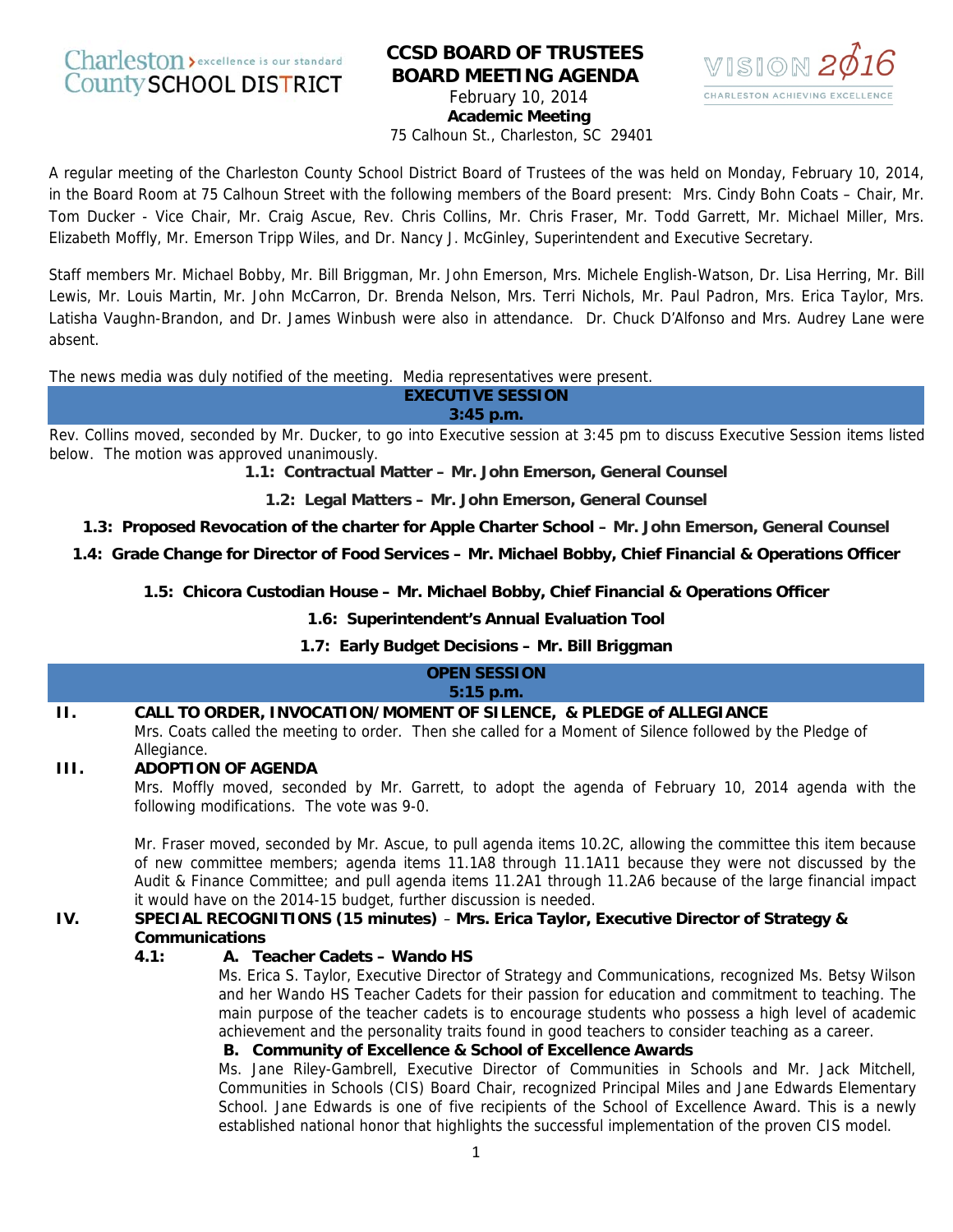# **V. SUPERINTENDENT'S REPORT – Dr. Nancy J. McGinley, Superintendent of Schools**

The Superintendent shared the following:

- The District's Emergency Management Team, Mr. Jeff Scott, the Director of Security and Emergency Management, and staff members in Facilities, Operations, Food Services and Communications were commended for their leadership during the inclement weather experienced a few weeks ago.
- National Signing Day Parents, Coaches and others attending the event were thanked. This year 46 student scholar athletes participated in the National Signing Day ceremony. These students will attend college on scholarships. Mr. Spurlock, principals, coaches, teachers and parents were thanked for their efforts in preparing the athletes. Raven Saunders, a Burke HS student, was commended for being recognized nationally as one of the best female shot putters. Oregon, Duke, Louisiana State University, and Virginia Tech are interested in recruiting Ms. Saunders.
- CCSD Board members received information in board's Friday Update on the nominees recognized at the Superintendent's Breakfast last Monday.
- Tonight, a Parent Information Session is being held at Haut Gap to share information on Common Core Curriculum. Other sessions will be held throughout the week.

# **VI. VISITORS, PUBLIC COMMUNICATIONS**

It was the consensus of the Board to allow individuals to have 2 minutes each.

- 1. Mrs. Janice Malone, Principal at Matilda F. Dunston ES, addressed the Board in support of the Fox Lawson Compensation Study recommendation.
- 2. Mrs. Jane Davis, Principal at Mt. Pleasant Academy, addressed the Board in support of the Fox Lawson Salary Study recommendation.
- 3. Mr. John Fisher expressed concerns about the possibility of Jane Edwards ES losing another grade level.
- 4. Ms. Rhonda Hills, a retired teacher and a District 10 Constituent Board member, addressed the Board about District 10 Middle Schools. She supports the change because District 10 continues to lose students. Also she requested financial resources to make the program work and meet the needs of students at all levels.
- 5. Mr. Rodney Lewis, the District 10 Constituent Board Chair, addressed the Board about the recommendation for District 10 Middle Schools.
- 6. Ms. Vicki Davidson, a St. Andrews MS teacher, addressed the Board about District 10 Middle Schools. She said a new building is not needed. However, they need resources to expand the curriculum similar to rural schools. She asked the Board to look at the proposal and determine if it addresses all of the needs in District 10.
- 7. Ms. Rebecca Mercer, a Special Education teacher at St. Andrews MS, expressed concerns about the middle school merger proposal for advanced studies in District 10. She suggested a STEM school, additional resources for St. Andrews MS and West Ashley MS, redrawing the district lines, and a curriculum that would meet needs of all students.
- 8. Mr. Thomas Colleton, the Constituent Board Chair in District 1, addressed the Board about needs in District 1. He said a new school is needed to prepare students to compete with other CCSD students.
- 9. Ms. Shorace Guider urged the Board to consider an earlier start time for middle schools. She said the earlier time would allow students that need tutoring services, time in the afternoon for tutoring.

Board Member Elizabeth Moffly said the recommendation was pulled from the agenda to allow the board time to further review the recommendation because of the huge financial impact.

- 10. Mr. Mark Marchant urged the Board to consider finding a good middle level magnet school to reduce the number of students transferring out of District 1 to other districts.
- 11. Ms. Harriet Rapinsey, a Haut Gap MS volunteer, addressed the Board about middle school start and end time. She questioned why Title I schools are the only schools with a later start time.
- 12. Ms. Rosemarie Porter addressed the Board about the start and end times at Title I middle schools.
- 13. Mr. Duane Smalls, a St. Andrews MS parent, asked the Board to table the merger of St. Andrews and West Ashley Middle recommendation and revisit it when the attendance zone lines are redrawn. He suggested the principals of the two schools work on developing a model middle school. Also, he said since SAMS was renovated 10 years ago, funds allocated for renovation could be used to bring the two schools up to standards.
- 14. Ms. Audrey Mack addressed the Board about Frierson ES and the plan to take Frierson to the next level. She said the parent survey results support Frierson being a Technology School. However, her concern is that the plan would not bring the school up to level. She questioned the effect one technology teacher would have on bringing the school up to standards.
- 15. Mr. Ean Tucker, a Haut Gap MS student addressed the Board about middle school start and stop times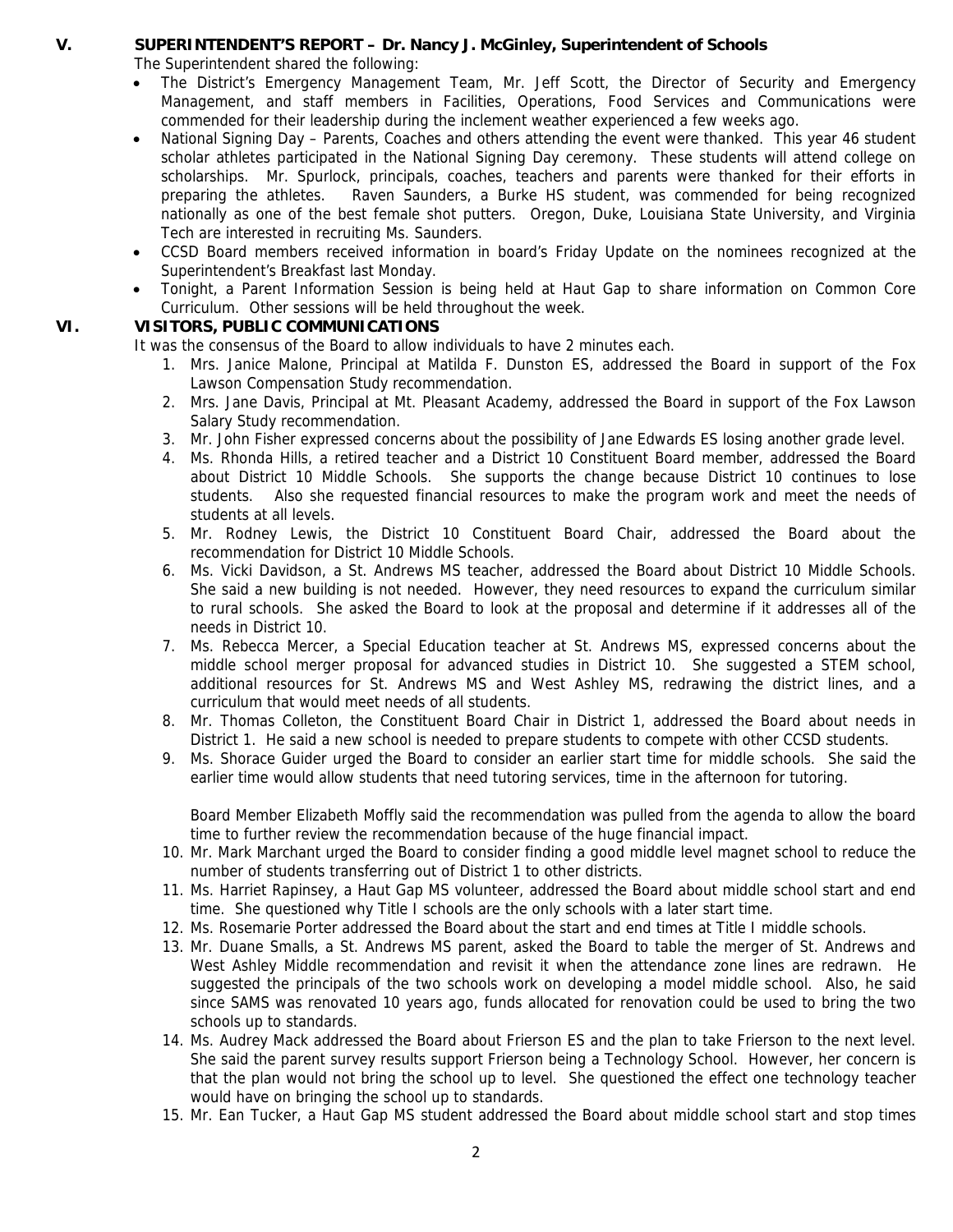highlighting the areas affected—student safety, extracurricular activities and medical appointments. He urged the Board to consider revising the schedule to start at 8am.

- 16. Ms. Au'Janique Dawkins, a Haut Gap MS student, addressed the Board in support of the recommendation to change the start and end time for middle schools.
- 17. Ms. Amy McCabe addressed the Board in support of the recommendation for District 10 middle schools. She added that only 46% of students attending middle schools live west Ashley.
- 18. Ms. Melinda DelMastro addressed the Board in support of the District 10 Middle Schools. She urged the Board to consider the need of a rigorous academic program for middle school students.
- 19. Ms. Louise Monteith, a Hursey ES parent, addressed the Board about a standalone full Montessori school in the north area. She said a school at a new location would be a waste of money. She urged the Board to consider a full Montessori school at Hursey ES.
- 20. Ms Justa Tumminia addressed the Board about middle schools in the West Ashley area.
- 21. Ms. La'Sonya Blake, a District 1 parent, suggested Board members consider allowing their children to switch places with her children for three months. Ms. Blake read a letter the Office of the Attorney General wrote after the District 1 Constituent Board denied a student transfer request. Then she shared a Nelson Mandela quote—"It always seems impossible until it is done."
- 22. Mr. Patrick Hayes addressed the Board about executive session agenda item 1.7. He suggested that the discussion should have taken place open session. However, Mr. Emerson told him it wasn't because the intent was to discuss salaries of individual employees. He reiterated that the discussion should have taken place in open session.
- 23. Ms. Tamara Avery, a CCSD parent, addressed the Board about the District 10 middle school merger. She suggested the merged school would be at capacity if parents in that area opted to send their children there. She urged the Board to take time to make the right decision regarding middle schools in District 10.

Board Member Michael Miller offered his contact information to District 10 constituents to contact him if they wanted to further discuss the District 10 middle school options.

# **VII. APPROVAL OF MINUTES/EXECUTIVE SESSION AGENDA ITEMS**

### **7.1: Open Session Minutes of January 27, 2014**

Mr. Fraser moved, seconded by Mr. Ascue, to approve the open session minutes of January 27, 2014. The vote was 9-0.

#### **7.2: Executive Session Action Items of February 10, 2014**

The Board acted on the executive session action items of February 10, 2014 shown below.

# **1.1: Contractual Matter – Mr. John Emerson, General Counsel Project Lift Off**

Mr. Garrett moved, seconded by Mr. Ascue, to approve the execution of the proposed Memorandum of Understanding with the Meeting Street Group (MSG); with the amendment below. The vote was 7-2 (Collins and Moffly opposed).

Mr. Ducker offered an amendment, seconded by Mr. Ascue, to include verbiage requiring the MSG to bring an operational plan back to the board by March 31, 2014 to include financials, student goals and teacher recruitment. Mr. Ducker said it should be approved by the Board. The vote was 5-4 (Coats, Ducker, Garrett and Wiles opposed).

Dr. McGinley asked Mr. Emerson to respond to the flexibility outlined in School Choice Law. Then she said she supports some of the recommendations and would not want to hold the MSG under the scrutiny of operational issues other choice schools aren't held to.

Rev. Collins questioned why the MSG hasn't held any public meetings to discuss Project Lift Off. Mrs. Coats said there were six public meetings. However, Rev. Collins said those were Board committee meetings. He also expressed concerns about teachers, who are paid with taxpayers' dollars to educate students, not having appeal rights. He said the district has the ability to create any school without the merger. Then Rev. Collins also asked about the discipline process for students enrolled. Mrs. Coats referred him to page 3. Dr. McGinley added that it called for a joint committee with CCSD and the MSG. Then she said expulsion is not a school level issue. Rev. Collins asked about the appeal rights for students. Dr. McGinley said school would address discipline issues. Also, she said this public school would follow CCSD's regulations. If the District is not satisfied with the education provided by the MSG, a termination clause is in the Memorandum of Understanding. Additional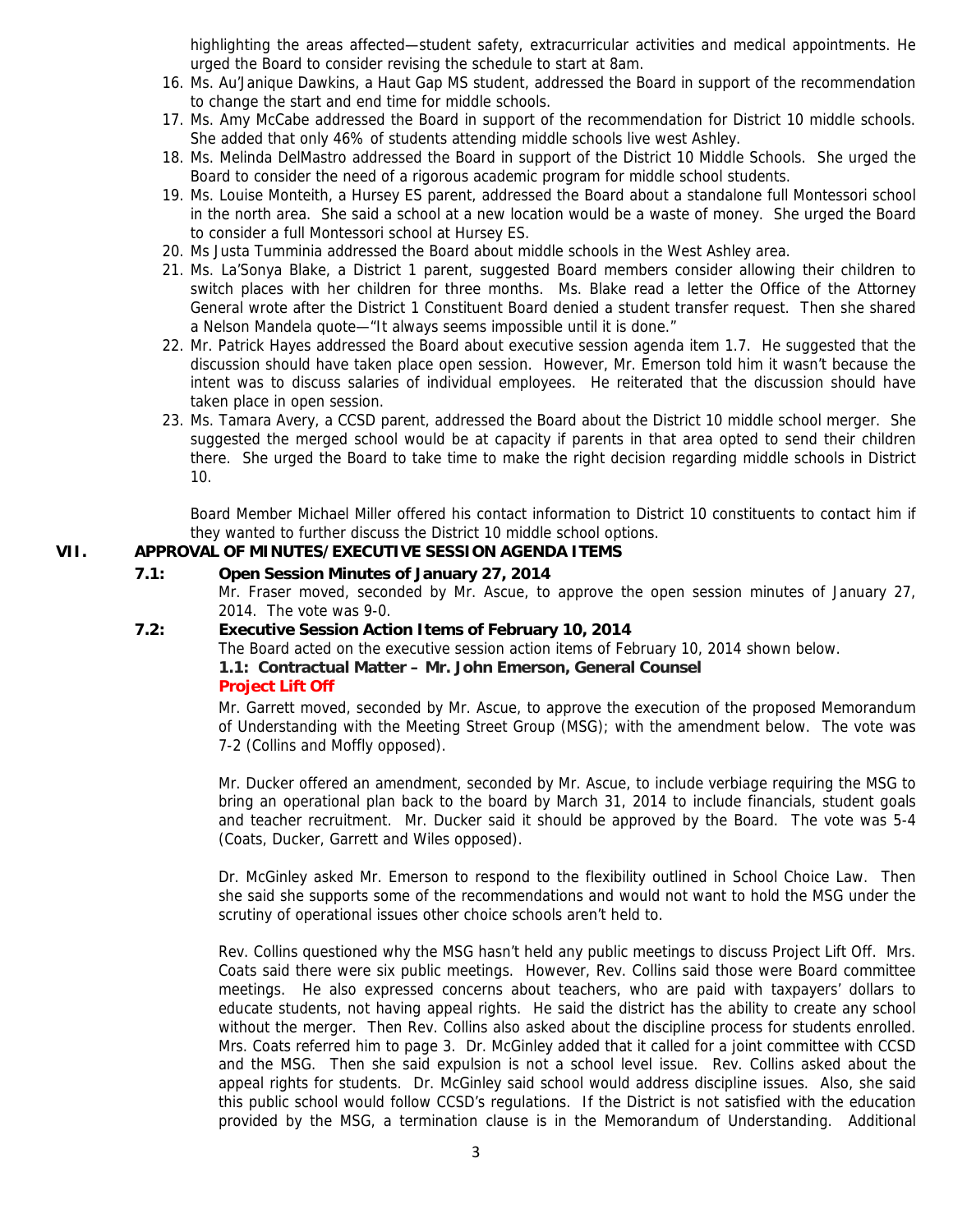details will be included in the MSG operations plan.

Mr. Miller said Meeting Street Group is already running a good school (Meeting Street Academy). However, Mr. Ducker called for Board approval of the MSG operations plan. And, since it is funded by taxpayers' money, if it is not successful the County Board is accountable to the taxpayers.

Dr. McGinley said page 2 addresses the personnel issue Mr. Ducker asked about earlier. Then she added that if the board did not act on the recommendation soon, the school may not be able to become a reality because they are running out of time.

# **1.2: Legal Matters – Mr. John Emerson, General Counsel**

Mrs. Moffly moved, seconded by Mr. Garrett, to approve a waiver for a make-up day and have the board write a letter to legislators to inform them of the motion. The vote was 9-0.

### **1.3: Proposed Revocation of the charter for Apple Charter School – Mr. John Emerson, General Counsel**

Mr. Fraser moved, seconded by Mr. Ducker, to approve the recommendation to revoke the charter for The Apple Charter School. The vote was 8-1 (Collins opposed).

### **1.4: Grade Change for Director of Food Services – Mr. Michael Bobby, Chief Financial & Operations Officer**

Mr. Garrett moved, seconded by Mr. Ducker, to approve recommendation to approve a grade change for the Director of Food Services. The vote was 7-2 (Coats and Collins opposed).

Rev. Collins asked if the change was for one employee or the entire department.

 **1.5: Chicora Custodian House – Mr. Michael Bobby, Chief Financial & Operations Officer**  Mr. Ascue moved, seconded by Mr. Miller, to approve the recommendation for the Chicora Custodian House at 1919 Success Street, North Charleston, SC with the amendment shown below. The vote was 9-0.

Mr. Fraser moved, seconded by Mr. Ducker, to amend the motion above to allow the district to bear the closing cost and appraisal costs. The vote was 9-0.

### **1.6: Superintendent's Annual Evaluation Tool**

The Board considered the provisions of a proposed evaluation instrument for the superintendent. Mr. Ducker moved, seconded by Mr. Fraser, to approve the Superintendent's Evaluation Tool with the following amendments—increasing the weight of the Board's evaluation from 10% to 15% for 2014; reducing people component changing it from 10% to 7% and the Graduation and PASS rates were changed from 6% to 5%. The vote was 9-0.

Mr. Ducker suggested the Superintendent's Evaluation Tool be adjusted to have a greater impact upon the final result. He proposed that the weight of the Board's evaluation be increased from 10% to 15% for 2014. To accomplish this change Mr. Fraser suggested reducing people component changing it from 10% to 7%. The graduation rate and pass rates were changed from 6% to 5%.

### **1.7: Early Budget Decision – Mr. Bill Briggman,**

Mr. Garrett moved, seconded by Mr. Fraser, to approve Scenario One at 50% across the board of the early budget decision for implementing the Fox Lawson Salary Study to include certified school-based instructional staff including teachers, principals, and assistant principals and all other staff. The total amount is \$8,475,000. The funding source is General Operating and SRF funds. The vote was 9-0.

Mrs. Coats suggested that there could be an additional \$3 million which would increase the amount to \$11 million. Mr. Garrett said he preferred this recommendation over the other recommendations.

# **7.3: Financial Minutes of January 27, 2014**

Mr. Fraser moved, seconded by Mr. Miller, to approve the financial minutes of January 27, 2014. The vote was 9-0.

# **VIII. CAE UPDATE**

There was no CAE Update.

# **IX. MANAGEMENT REPORT(S)**

There were no Management Reports.

### **X. COMMITTEE REPORT(S)**

**10.1: Audit & Finance Committee**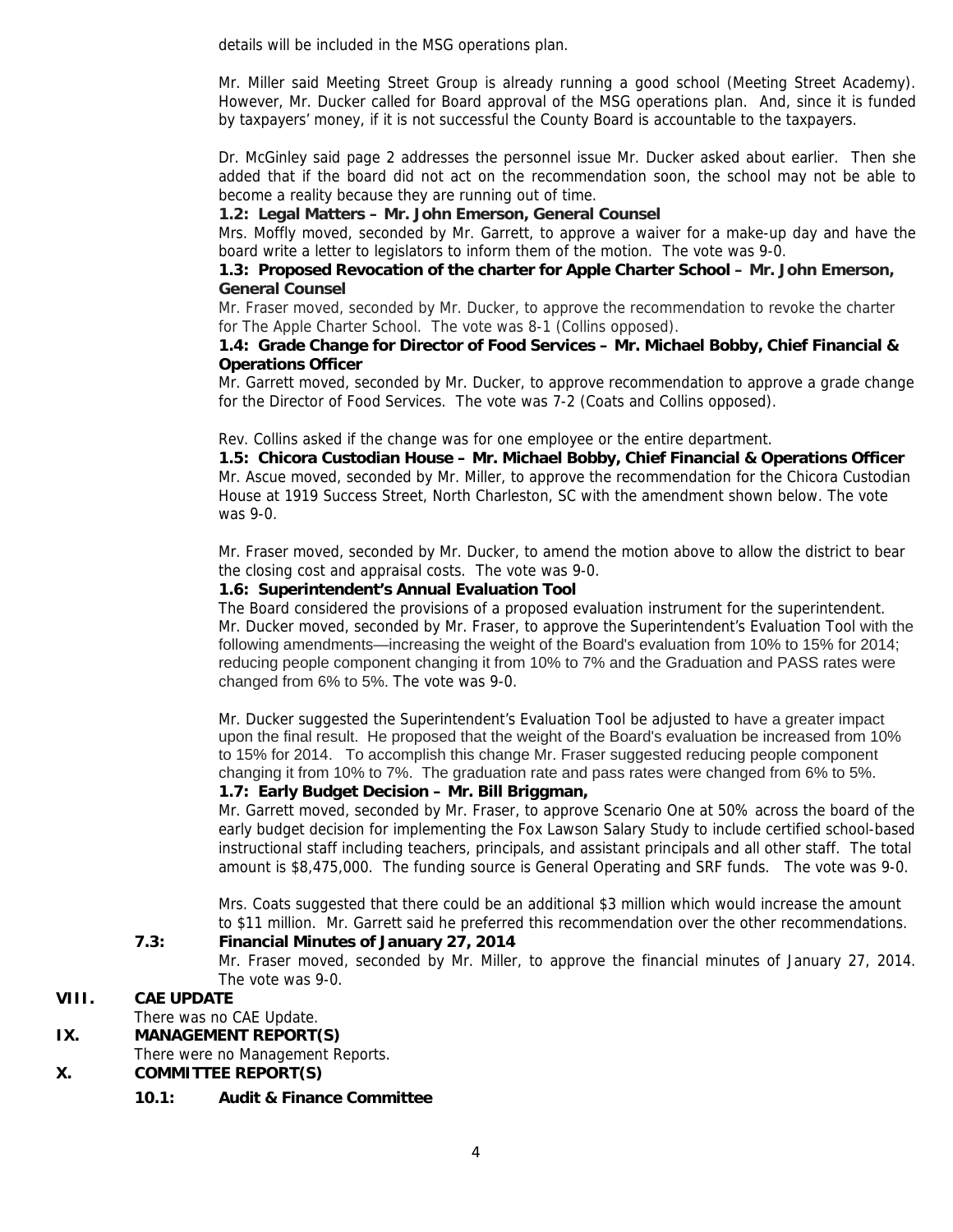### **A. Audit & Finance Committee Update**

The Committee will provide information and receive input from Board members on the following: -Items that are currently before the committee that have not been brought forward to the Board; -Future topics the committee plans to bring forward; and

-What is needed to move the item forward?

#### **B. Acquisition of Naviance**

Mr. Fraser moved, seconded by Mr. Ascue to approve the Acquisition of Naviance for all CCSD middle and high schools. The vote failed 4-5 (Ascue, Ducker, Fraser and Miller supported the motion).

Mr. Garrett said he could not support the recommendation because it is too expensive. Mr. Fraser said the Board should vote on it since the Audit and Finance Committee approved the recommendation. Dr. Herring said the funds would come from Special Revenue, not General Operating Funds.

### **10.2: Policy Committee – Mr. Chris Fraser**

# **A. Policy Committee Update**

The Committee will provide information and receive input from Board members on the following: -Items that are currently before the committee that have not been brought forward to the Board; -Future topics the committee plans to bring forward; and

-What is needed to move the item forward?

#### **B. Donation of Leave Policy**

Mr. Wiles moved, seconded by Mr. Fraser, to approve the recommendation to adopt the proposed Donation of Leave policy and simultaneously revocation of the Sick Leave Bank policy. The vote was 9-0.

#### **C. GCCAH Policy – Family and Medical Leave - PULLED**

This item was pulled from the agenda. Therefore, no action was taken.

### **10.3: Strategic Education Committee – Mr. Michael Miller**

### **A. Strategic Education Committee Update**

The Committee will provide information and receive input from Board members on the following: -Items that are currently before the committee that have not been brought forward to the Board; -Future topics the committee plans to bring forward; and -What is needed to move the item forward?

Mr. Miller said the School/Community Task Force recommendations were pulled because the Strategic Education Committee didn't have opportunity to review all of the early budget decisions.

# **XI. RECOMMENDATIONS REVIEWED BY BOARD COMMITTEES**

#### **11.1 A. Early Budget Decisions Cover Packet**

#### **1. Malcolm C. Hursey ES Curriculum Decision**

The Board discussed the community and parent input regarding Malcolm C. Hursey ES. However, no action was taken.

Dr. Winbush shared details from the meeting held last Wednesday. The League of Women Voters tallied votes and Dr. McGinley has the information under lock and keys. Dr. McGinley said she did not open envelope. Therefore, she doesn't know the results.

Dr. Winbush shared details on how the survey was publicized. He said calls were made several times a week starting January and ending February. Mr. Ducker suggested the envelope be opened and the information be shared publicly at this time. Dr. McGinley left the room to get the information. Upon return, Dr. McGinley unsealed the envelope publicly with the actual ballots submitted by parents. Mrs. Coats said there were 72 family votes--53 voted for Montessori and 19 voted for a dual program at Hursey.

Rev. Collins expressed concerns about the survey process.

#### **2. Intensive Summer ELL Program**

Mr. Miller moved, seconded by Mr. Fraser, to approve the Intensive Summer ELL Program early budget recommendation to establish an intensive ELL summer academy in high needs areas. The vote was 7-2 (Coats and Moffly opposed).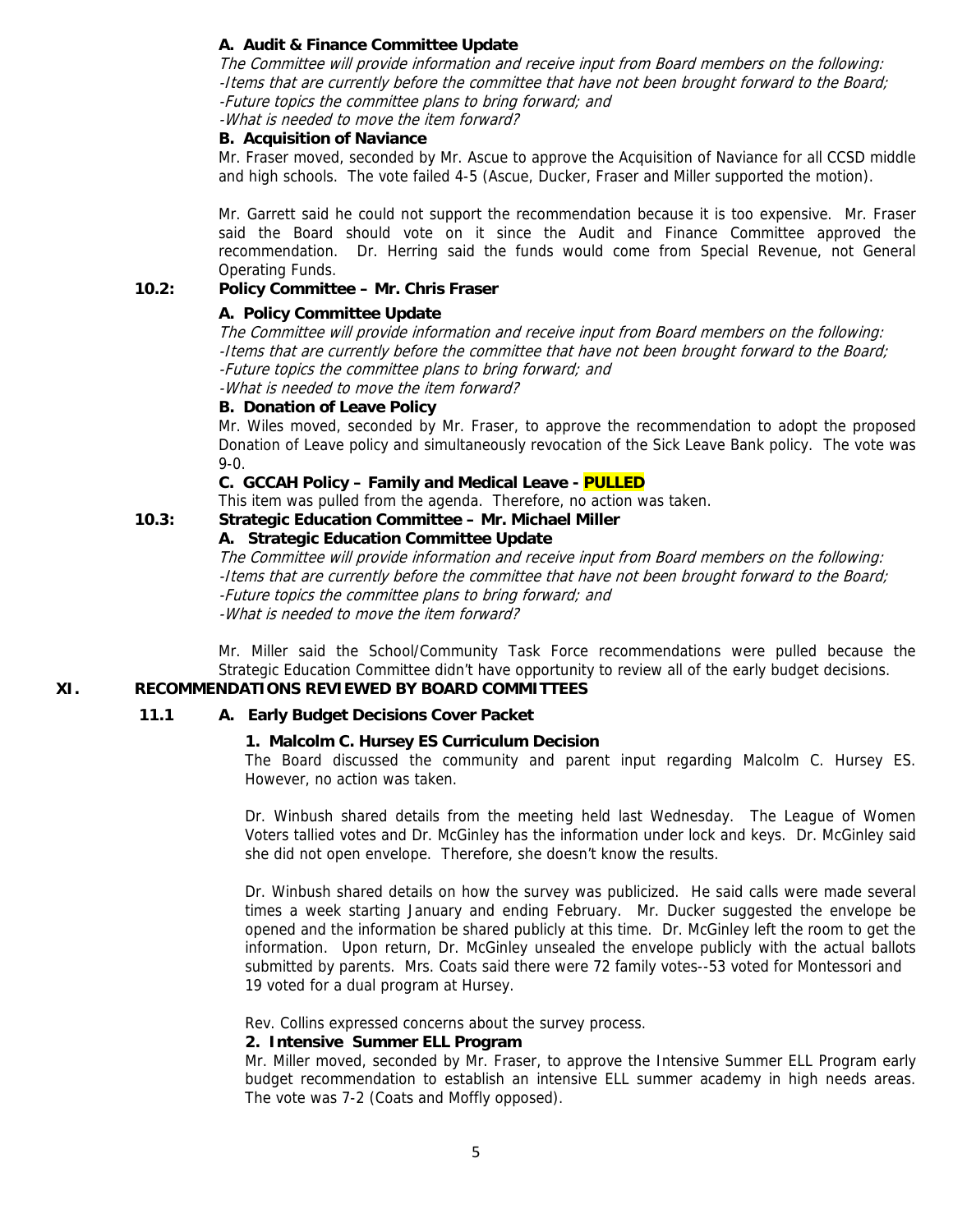Mrs. Coats offered an amendment, seconded by Mr. Ducker, to remove the transportation from field trip transportation and field trip admission. The vote failed 4-5 (Ascue, Collins, Fraser, Moffly and Miller opposed).

Mrs. Moffly said her concern with Mrs. Coats' amendment was that students need exposure. Mrs. Moffly asked why students were struggling if master teachers are in those schools. Mr. Miller said because of the number of ESL students. Mrs. Moffly said she suggested to Mr. Paul Padron earlier that English as a Second Language students would probably understand texts in their own language better.

Mr. Miller said the issue is about summer learning and students going home to non-English families during the summer and losing grounds. This would better prepare them for school. Dr. McGinley agreed with Mr. Miller and said students lose what they gained in the spring and must start over in August.

#### **3. Funding for Additional ELL Teachers – PULLED**

This item was pulled from the agenda. Therefore no action was taken.

#### **4. Advanced Placement**

Mr. Ascue moved, seconded by Mr. Fraser, to approve the Advanced Placement (AP) early budget recommendation to fund additional positions. The cost is \$1.235 million. The funding source is General Operating Funds. The vote was 6-3 (Ducker, Garrett, and Moffly opposed).

Mrs. Moffly said there is a regulation from the State Board of Education on the number of students required to have an AP program because the programs are not free. Dr. McGinley said the district wasn't aware of a number requirement. Mrs. Moffly said she was certain the state board had a discussion on the subject. She also said she was concerned about AP programs at Burke HS where students are bused in for the sake of having a program there and it's getting relatively expensive.

Mrs. Coats asked how many AP teachers were placed at Wando last year. She also mentioned that it is an ongoing expense. Mr. Martin said the allocations provided for Wando and West Ashley HS last year were dollar amounts. Principals took the allocation and added to it for teachers to teach at an additional period during the day. He said teachers were paid to teach during their planning period to stretch the funds allocated further. Dr. McGinley said when she shared the report to the Board there was a huge disparity because some schools don't offer AP courses. The recommendation gives the school a separate allocation for AP teachers. Mr. Martin said since the district's AP program has been very successful the recommendation would address inequities in the district.

Mrs. Coats offered an amendment to place AP teachers in the seven schools only, not in the other 5 schools that already have APs, Mr. Ducker seconded the motion. The vote was 6-3 (Ascue, Collins and Fraser opposed).

Mr. Louis Martin said Advanced Placement programs are working in the schools where there are AP courses.

Mrs. Moffly expressed concerns about the schools identified. Mr. Ascue asked what is needed to prepare student for AP courses. Dr. McGinley said she sat with the Wando AP team and they said community expectation is needed to build expectations. Parents are looking for AP classes. This contributes to exodus out of North Charleston and high transfer rate.

Dr. Herring responded to a question from Mr. Ascue on how to build a pipeline development, stating that the district invested in Project Breakthrough. Also, the District made an investment in the Springboard Program for middle schools. These curriculums are designed to build access.

Mrs. Moffly said as a district the goal is to build a level of expectations if students are interested in taking AP classes. She said if all means all, the level of expectation should be raised. He asked if it is possible to use Skype or other technological ways to serve schools with lower number of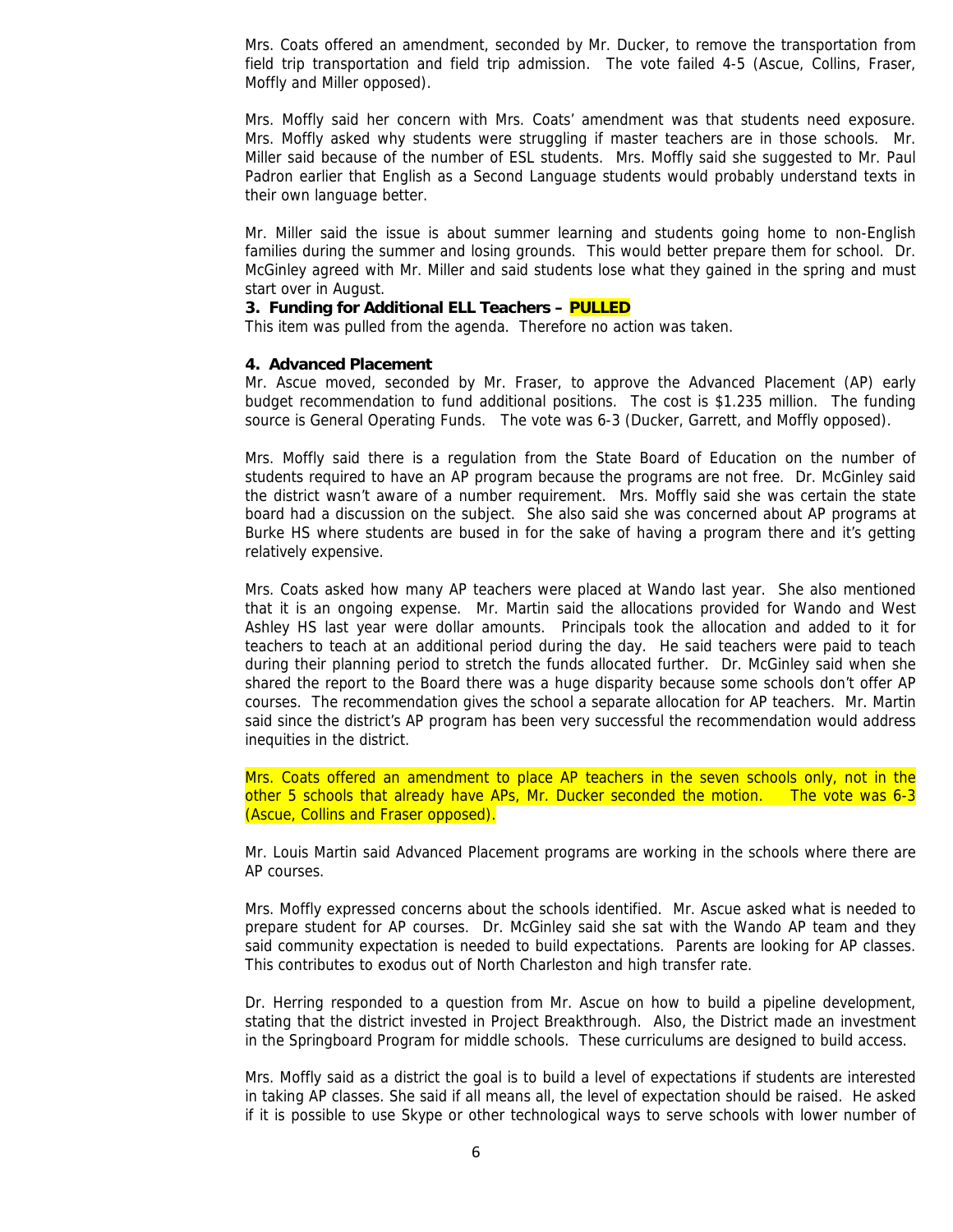students. Mr. Martin said the AP Anatomy program will be broadcasted from West Ashley HS to St. Johns HS this year via Polycom.

#### **5. Additional CTE Staff – PULLED**

Mr. Ascue moved, seconded by Mr. Fraser, to approve the Additional CTE Staff early budget recommendation to fund additional positions. However, during discussion, Mr. Miller said the Strategic Education Committee did not have an opportunity to discuss this agenda item. Also, Mr. Garrett said the Audit and Finance Committee didn't have an opportunity to discuss this item. Therefore, Mr. Fraser suggested the item be tabled to allow time for the Audit & Finance and Strategic Education committees to review the recommendation.

#### **6. Community High School - PULLED**

Mr. Miller asked how time-sensitive the Community High School item was because the Strategic Education Committee did not have an opportunity to discuss this agenda item. Also, Mr. Garrett said the Audit and Finance Committee didn't have an opportunity to discuss this item. Therefore, it was determined that these items would be tabled to allow time for the Audit & Finance and Strategic Education committees to review the recommendation.

Dr. Winbush said it was critical to get Board approval soon so a principal could be hired to start in August. Also, he said it is critical because this program would serve those students that are not being served and do not fit the traditional academic plans. He spoke about how students are placed into the program. Dr. Winbush said the plan would reduce drop-out rate and improve graduation rate.

Mrs. Moffly suggested it was a lot of money for only 100 students. Rev. Collins said he likes the idea of having an alternative school. Although he doesn't know the location, he would like the opportunity to have a conversation with Dr. Winbush about the alternative school.

Dr. McGinley said they are looking at having it in a true alternative setting other than a high school setting. This could consolidate the Summit Program.

Mr. Fraser said the Board had already approved \$12 million tonight. He asked the Board to consider collapsing some of the other programs to avoid backing itself into a corner. Mrs. Coats suggested pulling this item from the agenda. Mr. Ducker said he was unsure how the Board would determine which items were most important and he doesn't want to feel pressured into denying the last item on the list.

At this time, Mr. Garrett moved, seconded by Mrs. Moffly, to pull the remaining Early Budget Decisions because of the total amount funds the Board had already committed at tonight's meeting. Therefore, agenda items 11.1A6, 11.1A7, 11.1A8, 11.1A9, 11.1A10, 11.1A11, and 11.1A12 were all pulled from the agenda.

Mr. Fraser suggested the Board vote on the mobiles at CE Williams Middle. However, Dr. McGinley said 10 mobiles may not be available at this time. Mrs. Moffly suggested a board workshop to discuss Early Budget Decisions. Dr. McGinley supported the recommendation to schedule a workshop. However, she said due to time restraints, some things could not happen in May such as hiring principals. Also, she said the money to train classroom assistants required approval earlier. After discussion, Mr. Fraser agreed to also pull agenda item 11.1A-12.

**7. Renaissance Schools: Profession Growth: Trust Fund Proposal - PULLED** 

This item was pulled from the agenda. Therefore, no action was taken.

#### **8. District 2 Magnet School - PULLED**

This item was pulled from the agenda. Therefore, no action was taken.

**9. Training for Teacher Assistants PULLED** 

This item was pulled from the agenda. Therefore, no action was taken.

**10. Fifth Quarter Extended Learning Time PULLED**

This item was pulled from the agenda. Therefore, no action was taken.

**11. Middle School Transportation Adjustment PULLED** 

This item was pulled from the agenda. Therefore, no action was taken.

**12. Add Ten Mobile Classrooms - CE Williams MS PULLED** 

This item was pulled from the agenda. Therefore, no action was taken.